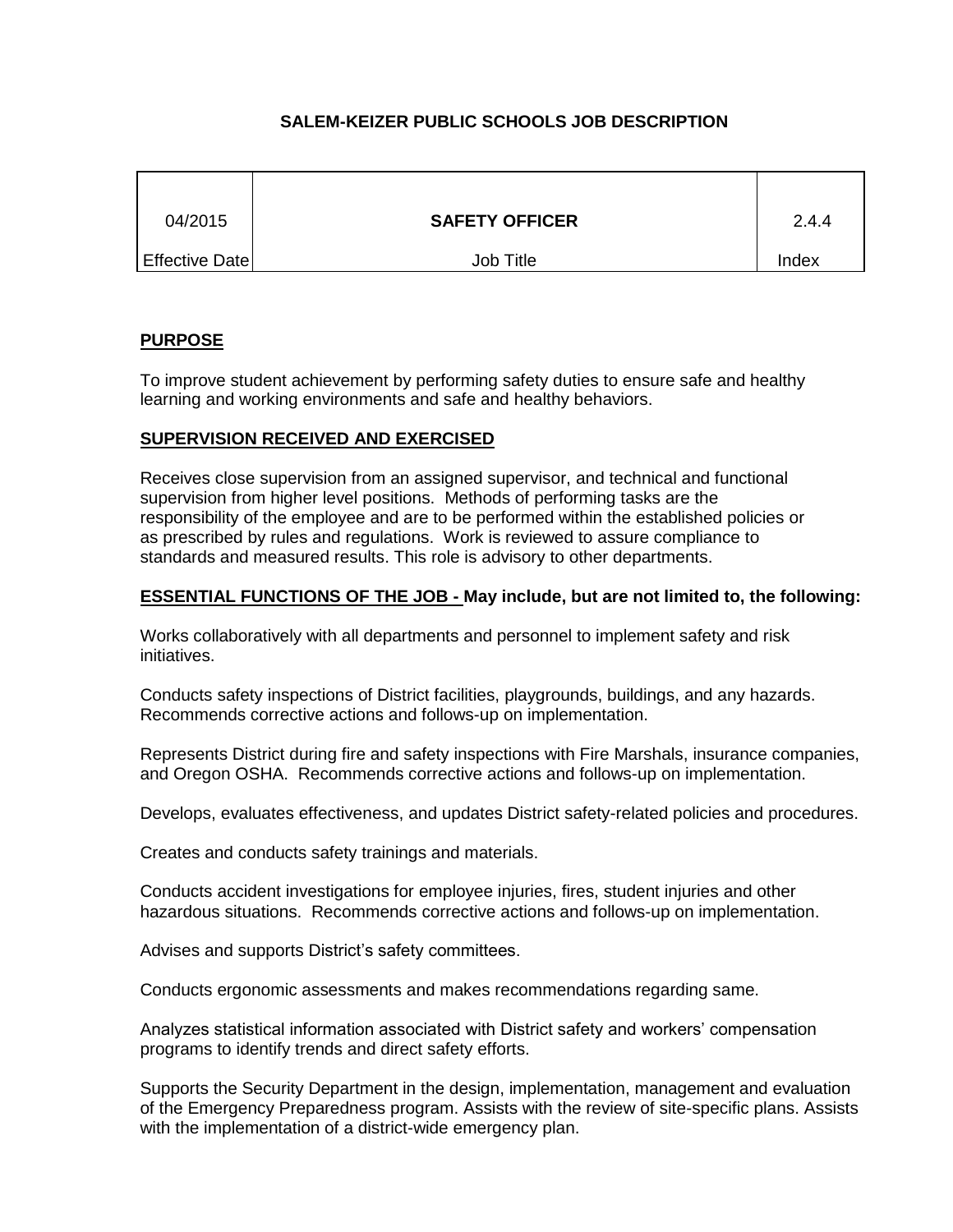Participates in industry and inter-agency organizations related to education and safety.

Performs related duties consistent with job description and assignment.

Maintains regular and consistent attendance and punctuality.

## **MINIMUM QUALIFICATIONS**

### **Knowledge of:**

Principles and procedures related to occupational safety practices and behavior-based safety practices.

Oregon OSHA required programs.

State, federal and local codes related to fire, life and safety issues.

Consumer Product Safety Commission guidelines for playgrounds.

Ergonomic principles and their application in educational, office and industrial environments.

Proficient use of Microsoft Excel, PowerPoint and Word programs.

### **Ability to:**

Communicate, learn, teach, research and use technology.

Obtain certification as a Certified Playground Safety Inspector (CPSI).

Prepare professional reports, charts, letters, training programs, and other materials.

Perform duties using a computer

Learn specialized software programs.

Independently plan and effectively fulfill responsibilities of assigned area of work.

Interpret and explain policies, practices, laws, codes and procedures.

Provide training to employees in safety and health programs.

Represent the District at public meetings and legal hearings.

Communicate clearly and concisely, both orally and in writing.

Establish and maintain effective working relationships.

Provide excellent customer service.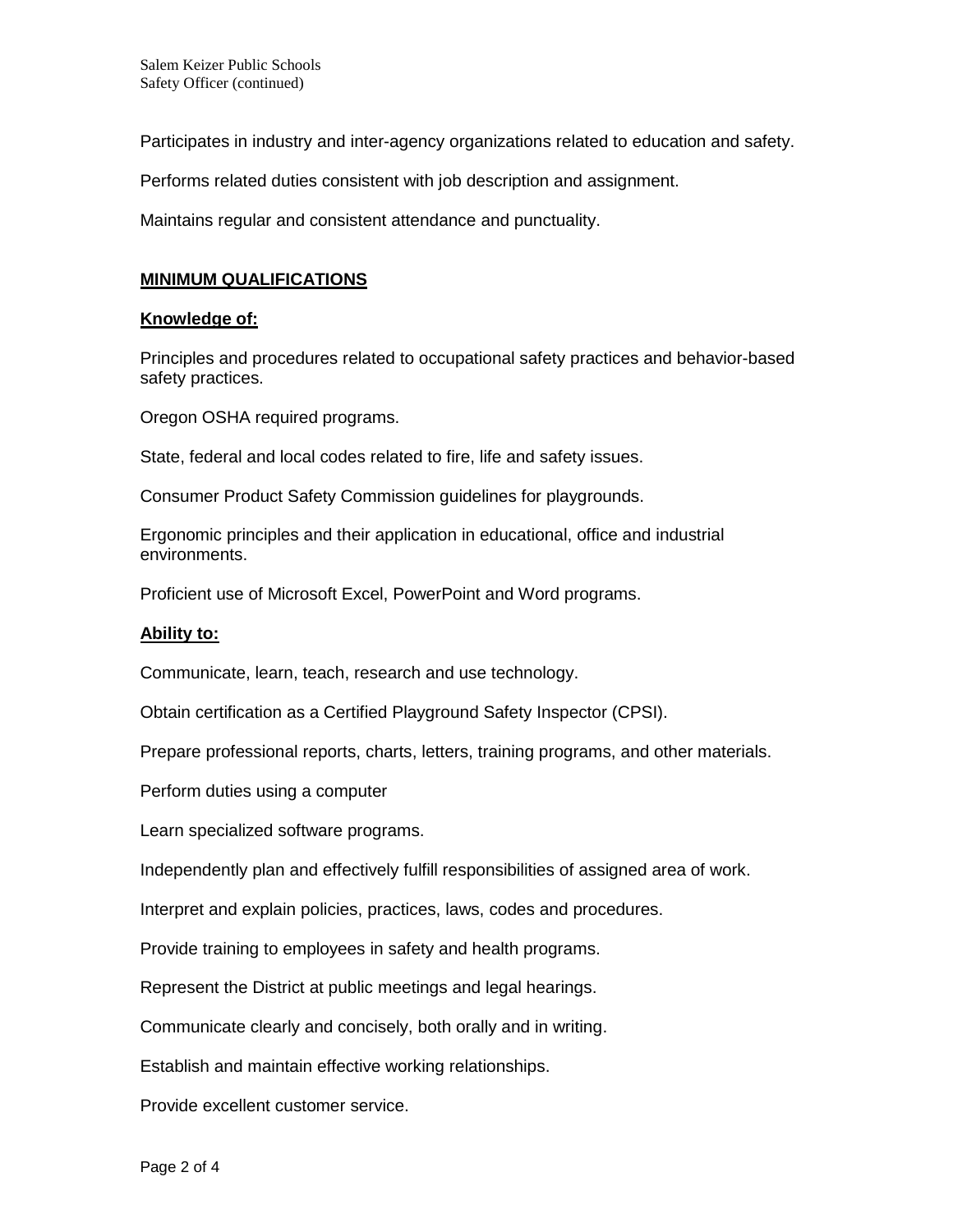Complete duties in a timely and efficient manner.

#### **Experience and Training:**

**Any combination** of experience and training that would likely provide the required knowledge and abilities is appropriate.

A representative way to obtain the knowledge and abilities is:

#### **Experience:**

Five or more years of progressively more responsible safety management experience, preferably in school districts and/or public entities.

#### **Training:**

Bachelor's degree or equivalent with major course work in safety, environmental health, risk management or a related field.

Certifications in safety or risk such as Certified Safety Professional (CSP), Certified Safety and Health Manager (CSHM) or Associate in Risk Management (ARM).

Certified Playground Safety Inspector (CPSI).

#### **Work Environment:**

This job is performed in a variety of settings including in schools, facilities, vehicles, grounds and streets. There is routine exposure to all weather elements including heat, cold, rain, snow and ice. There is regular exposure to noise, vibration and potentially hazardous chemicals, environments and physical hazards.

There is a high level of contact with District personnel, students, outside agencies and the community.

#### **Physical Requirements:**

This job is highly mobile and is performed in a variety of environments in the schools and other District property.

Ability to visit all sites and environments to perform assessments and inspections.

Frequent reaching, handling, fingering, walking, climbing, stooping, kneeling, crouching and crawling. Occasional climbing, grasping, lifting and carrying. Mobility to work in a typical office setting, use standard office equipment, and get to all areas of work. Stamina to remain seated; to maintain concentration for an extended period; and to complete physical activities. Hearing and speech to communicate in person or over the telephone. Vision: Frequent near and far acuity, depth perception, focal length change, color vision, peripheral vision and read printed and electronic materials.

Strength: Light/Medium – Exert force to 35 pounds occasionally and/or 25 pounds of force frequently to move objects. May involve significant stand/walk/carry/push/pull.

Salem-Keizer School District is an equal opportunity employer.

Position: Safety Officer